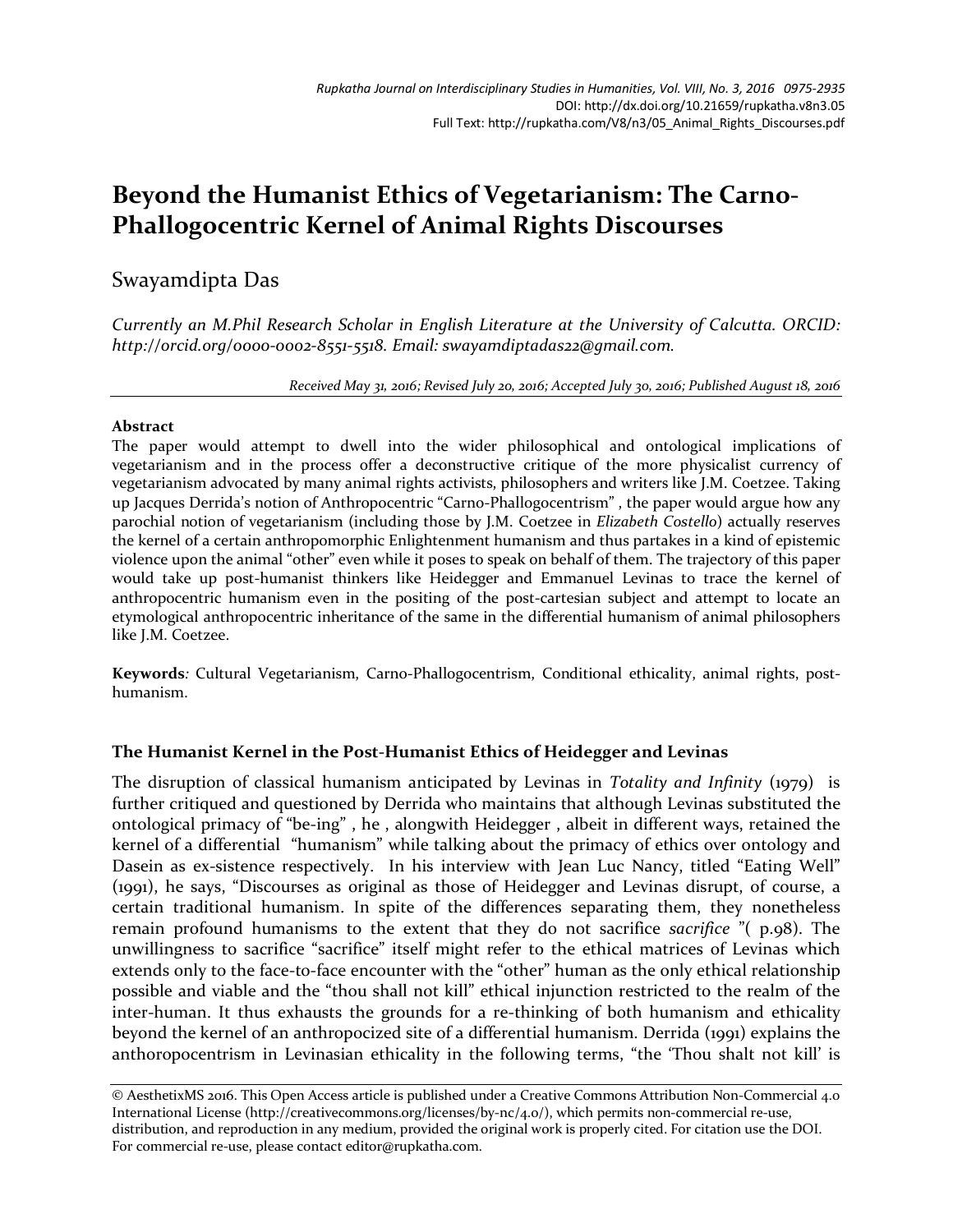addressed to the other and presupposes him [*s'adresse `a lui et le suppose*]. It is destined to the very thing that it institutes, the other as man  $( . . .)$  The 'thou shalt not kill' – with all of its consequences, which are limitless – has never been understood within the Judeo-Christian tradition, nor apparently by Levinas, as a 'Thou shalt not put to death the living in general' (. . .)The other, such as this can be thought according to the imperative of ethical transcendence, is indeed the other man: man as other, the other as man" (p.99). However, a further complication would ensue with the intervention of the third other or the *le tier* in Levinasian terms as it would engage the realm of the ethico-political and the question of "animal rights" which would only further essentialize the domain of the animal "other" and read the ethico-ontological space of their be-longing only in terms of a constative epistemic discourse on "natural rights" that are already predicated within the contours of the Post-Enlightenment humanist categories. If the Levinasian ethical responsivity is to be located at the level of sensibility, unmediated and prior to ideas about suffering , any apriori category of "animal" suffering must be deconstructed and a sacrificial gesture intended towards un-doing all such epistemic categories.

#### **Animality and the Space of Cultural Vegetarianism**

The ethico-political ground for the contestation of the rights of animals as advocated by various social agencies and ethical philosophers necessarily refers back to this kernel of humanist categories and includes and appropriates the animality of the animal to serve the contours of its own parochial counter-politics. The plea for Vegetarianism, arising out of a similar ethicopolitical milieu remains confined to this kernel of humanist foreplay and refuses to engage in the (im)possibile ethical relationship with the "otherness" of the animal-being-in-itself. The following sections of this paper will engage with the relationship of Derridean deconstructive philosophy and the issue of "vegetarianism" and attempt to understand how even the pseudo-ethical gesture of not eating animals remains confined within the parochial contours of anthropocentrism or more precisely what Derrida would call "Carno-phallogocentrism". A parallel reading of J.M. Coetzee's notion of "sentient beings" and the animal philosophy advocated in his book *Elizabeth Costello*(2009) which posit similar socio-political gesturing and self-fashioning would also further elaborate on the aporias that an such animal ethics must contend with.

According to Heidegger, the distinguishing feature of the "humanitas" of the human is that it is directed away from the "anima" or "animalitas" of the human as "animal rationale" . He attempts to reconstruct the philosophical etymology that constitutes the human along the contours of the "anima", precisely as "animal rationale" by insisting on the human Da-sein as distinctive from the zoological tradition of the "animal rationale" . In "Letter on Humanism" (1977) he says, "The first humanism, Roman humanism, and every kind that has emerged from that time to the present, has pre-supposed the most universal 'essence' of man to be obvious. Man is considered to be an 'animal rationale'. This definition is not simply the Latin translation of the Greek 'zoon logon echon', but rather a metaphysical interpretation of it. This essential definition of man is not false. But it is conditioned by metaphysics" (p.226). The Heideggerean departure from the ground of metaphysical tradition of philosophical humanism is affected by his insistence on "ex-sistence" meaning "standing out into the truth of Being" as the essence of man. "Ekstatis" in Greek means literally stepping forth and thus ex-sistence or Dasein would refer to being as always, already referring to an external kernel of coming-into-being.The differential kernel of Dasein which posits being in terms of an exteriority still remains suspectible to Derrida as another form of subdued anthropocentricism despite its radical departure from classical enlightenment humanist ontologies. In "Eating Well" Derrida ( 1991) remarks that Heidegger's differential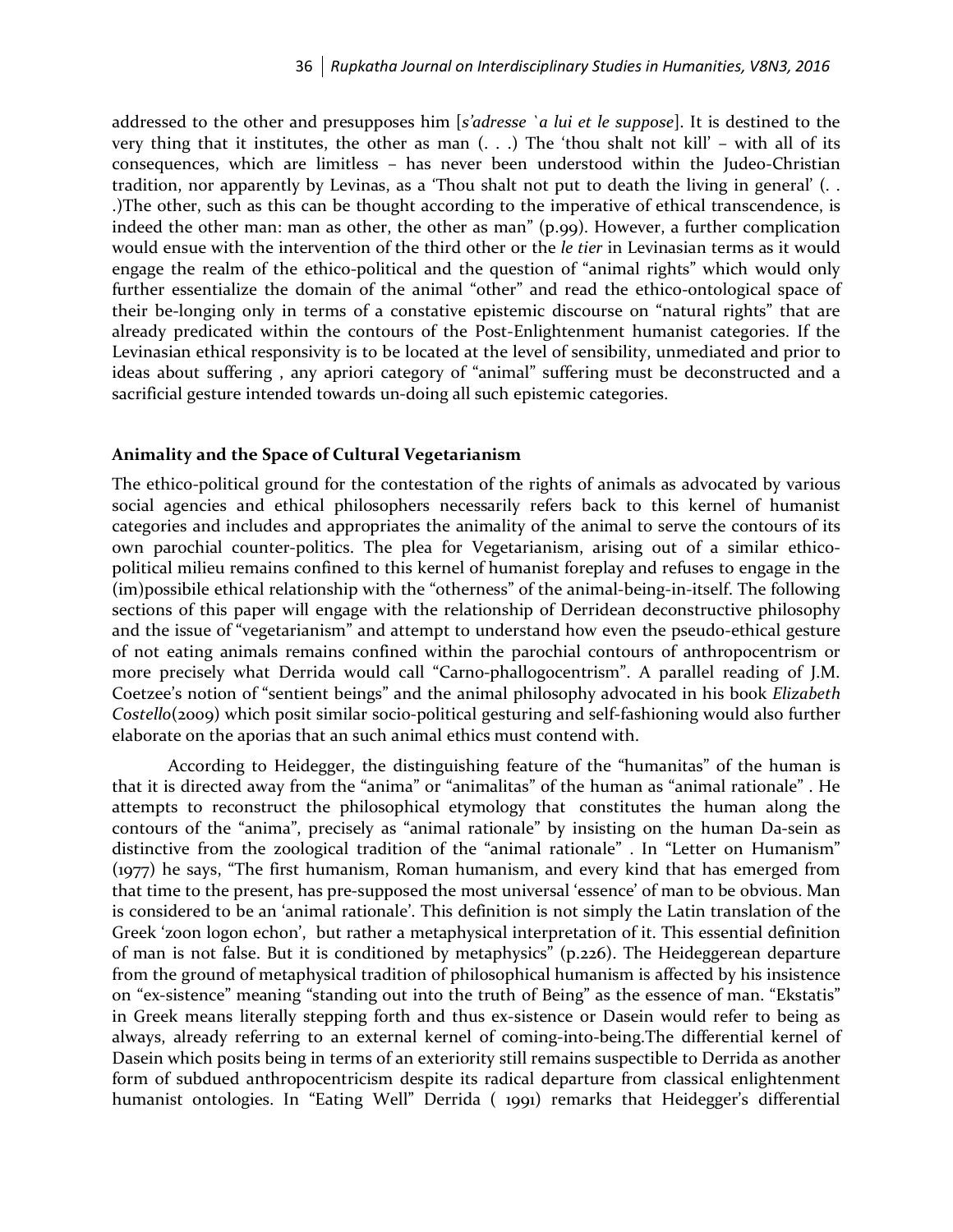# 37 Beyond the Humanist Ethics of Vegetarianism: The Carno-Phallogocentric Kernel of Animal Rights Discourses

humanism " which transfers the specifically human from man's interior to his hand, the boundary between human and animal still remains something which is impossible to call into question. It is not a traditional humanism, but a determination of the location—the place (Dasein) where meaning can be received (...) Only man has hands, says Heidegger, and, through the hand, he has access to a world of meaningful action. The ape, however, possesses only 'Greifsorgane' (organs for grasping) and is therefore excluded from the realm of the human. This distinction between hand and organ for grasping is not something Heidegger arrived at by studying apes in the Black Forest, but rather has a purely stipulative character. Here, as always, humanism rests on the sacrifice of the animal, on the implicit swallowing up of the animal"(p.102 ). The topology of the departure from classical humanism to a certain ethos of anti-humanism as envisioned by Heidegger and later by Levinas who posits ethicality in relation to the otherness of the other as prior to ontology and thus , like Heidegger himself, displaces the centrality of the inward 'being' in terms of a differential kernel of exteriority, still retain the marked distinction between the "animot" and the human and retroactively posit this differential humanism in terms of a more originary epistemic and ontological violence upon the "animal". Although both the radical variations of humanism insist upon a kernel of exteriority to define being and ethical-ontology, they are only subtle variations on a more primordial metonymic act of eating and consumption, a kind of appropriation of the "otherness" of the animal to retroactivately reinstate the inner subjective space of a differential kernel of humanism. The philosophical contours of such a reading which deconstructs the gesture of eating and consumption to suggest a certain sociopolitical-ontological appropriation of the "other" also problematizes any parochial ethico-political discourse that reads the act of physically consuming certain "others" as unethical while failing to understand the wider philosophical implications of "eating", "consumption" and "digestion". The failure to engage in such hermeneutics also poses the danger of reiterating the epistemic violences of the sovereign agential human "self" over the animal "other" and thus merely posing the issue of vegetarianism and animal ethics mere as a tokenistic foreplay that is myopic in its socio-political implications.

# **Carno-Phallogocentrism and Re-thinking Ethicality**

At the Cerisy conference in the summer of 1993 Derrida famously remarked that "I am a vegetarian in my soul". Commenting on the curious inversion that takes place here and the deep ethico-philosophical ramifications that such a statement attests to , David Wood in his essay titled "Comment ne pas manger – Deconstruction and humanism" (1999) says that , "Carnophallogocentrism is not a dispensation of Being toward which resistance is futile; it is a mutually reinforcing network of powers, schemata of domination, and investments that has to reproduce itself to stay in existence. Vegetarianism is not just about substituting beans for beef; it is –at least potentially—a site of proliferating resistance to that reproduction"(pp. 32–33). The ethico-political values invested in the schemata of marking our animal "other(s)" as sentient beings whose lives matter only within the teleological contours of our shared humanist ideals must thereby be rendered problematic as this amounts to another cultural investment in the schemata of hegemonic "carnophallogocentrism". A more radical intervention even within the politics of the possible would require a more self-reflexive deconstructive form of vegetarianism, one that re-thinks ethicality by critiquing the very Symbolic<sup>2</sup> constatives invested in notions of "eating", "sacrifice" and "nourishment".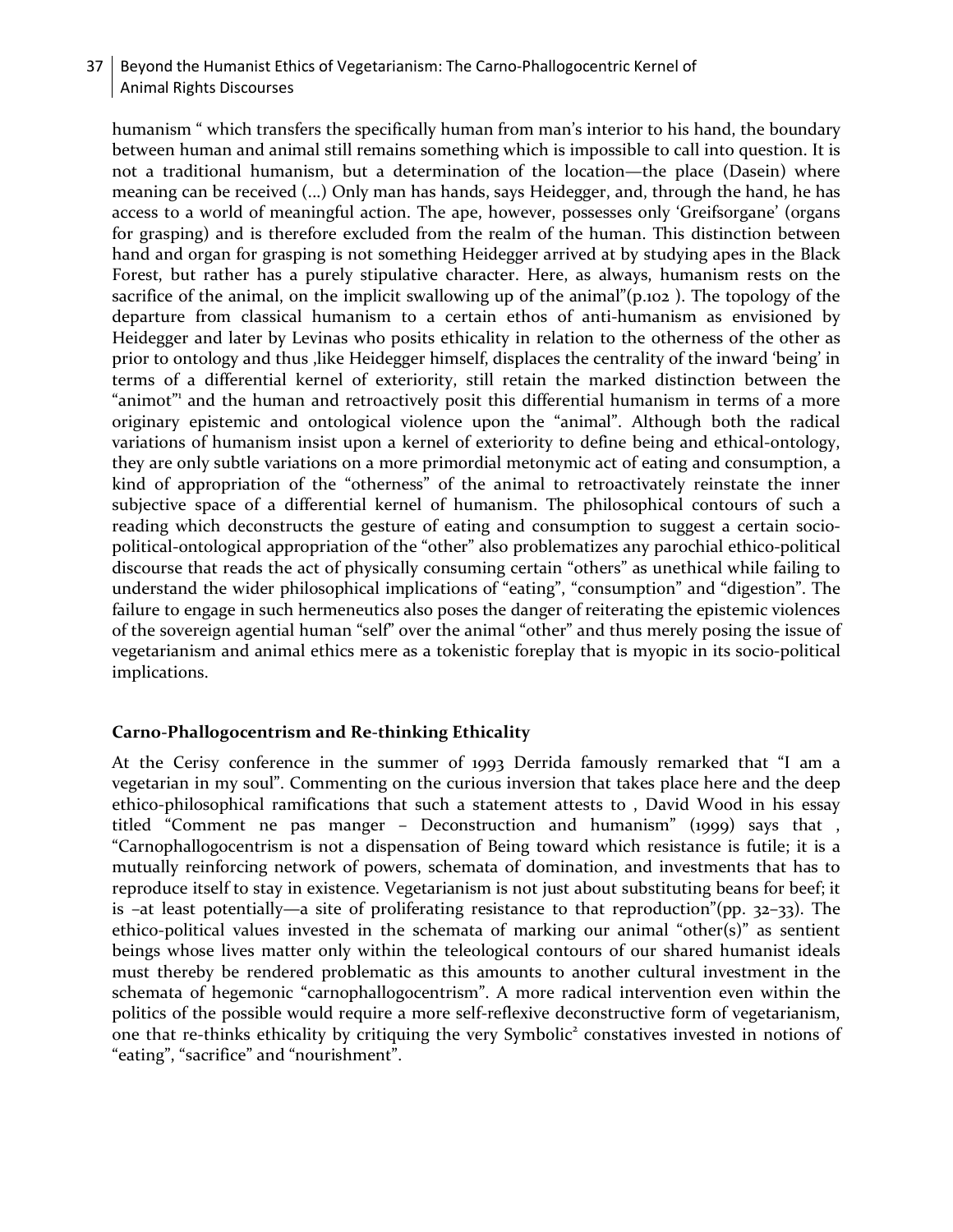#### **Sentience as a the Ideological Space of Imaginary Identification**

The repertoire of J.M. Coetzee's vast works on ethics and the limits of representation make him a problemtic figure who can never be easily located within any of the posthumanist schools of thinking which calls for a return to ethics beyond the moral imperatives of the Enlightenment ethos. The figure of the animal has a muted and yet significant presence in many of his works, including *Disgrace* (1999) in which animality is equated with the ground zero of ethical thinking . Lucy makes this unsettling metonymic shift in our value system when she remarks, "To start at ground level. With nothing. Not with nothing but. With nothing. No cards, no weapons, no property, no rights, no dignity (...) Like a dog"( p.205 ). In Coetzee's moral universe the site of animality is invested with a ground zero of ethical thinking which exhausts the entire field of signifierial representation and attempts to localize ethics in a space where our categories of representation have to be re-thought in terms of this radical and forever un-locatable animal "other" . However, the problematic with such a politico-ontological ethical investment in the animal "other" is that it again reiterates the "otherness of the other" in terms of its differential space and gestures towards a more radical notion of humanist ethicality which must re-define itself against this neutrally rendered absolute ground zero of the ethical space invested in the animal. Thus the posthumanist return to ethicality is again sustained by a humanist kernel that must forever "consume" and "appropriate" the meontological <sup>3</sup> kernels of non-being in order to posit its be-coming in a radical futurity. J.M. Coetzee's later work *Elizabeth Costello* (2009) is yet another gesture at a differential ethicality which takes up the issue of animal rights and vegetarianism more directly but ultimately fails to engage in a hermeneutics that could actually speak for an animal ethics based on a more nuanced and deconstructive kernel of "vegetarianism".

In *Elizabeth Costello* (2009) J.M. Coetzee advocates the rights of animals by envisioning a community of sentient beings. Coetzee questions the borders of social inclusivity by making sentience rather than utilitarian enlightenment reasoning as the most important criterion for communal inclusion. At the very beginning of the chapter titled "The Lives of Animals", Coetzee (2009) draws an intentional comparison with the horros of the Nazi concentration camps and the violence committed upon countless animals in slaughterhouses , " They went like sheep to the slaughter. They died like animals.The Nazi butchers killed them. Denunciation of the camps reverberates so fully with the language of the stockyard and slaughterhouse that it is barely necessary for me to prepare the ground for the comparison I am about to make. The crime of the Third Reich, says the voice of accusation, was to treat people like animals"(p.29). The comparison intended to extend the notion of sentience that , upon common grounds , can bridge the ontological and pschological gap between man and animals ,only reiterates the epistemic violence already committed upon animals by locating the ontology of pain in a collective pocket of traumatic memory that is deeply human in its rootedness and can thus re-write the ethics of pain and suffering only by referring to signifiers belonging to an always,already politicized anthropocentric "event of the 'Real' "<sup>4</sup>. There is a certain epistemic violence inflicted upon the question of the animal at the very outset, its own field of subjective "otherness" is overwritten with cognizable fields of anthropocentric registers which renders "sentience" only in terms of its own Imaginary<sup>5</sup> "self". Derrida (2008) critiques such covert forms of "violence" which bear the vraisemblance of an anti-discourse against animal exploitation but themselves carry the traces of hegemonic violence against animal "others": "this domination is exercised as much through an infinite violence, indeed, through the boundless wrong that we inflict on animals, as through the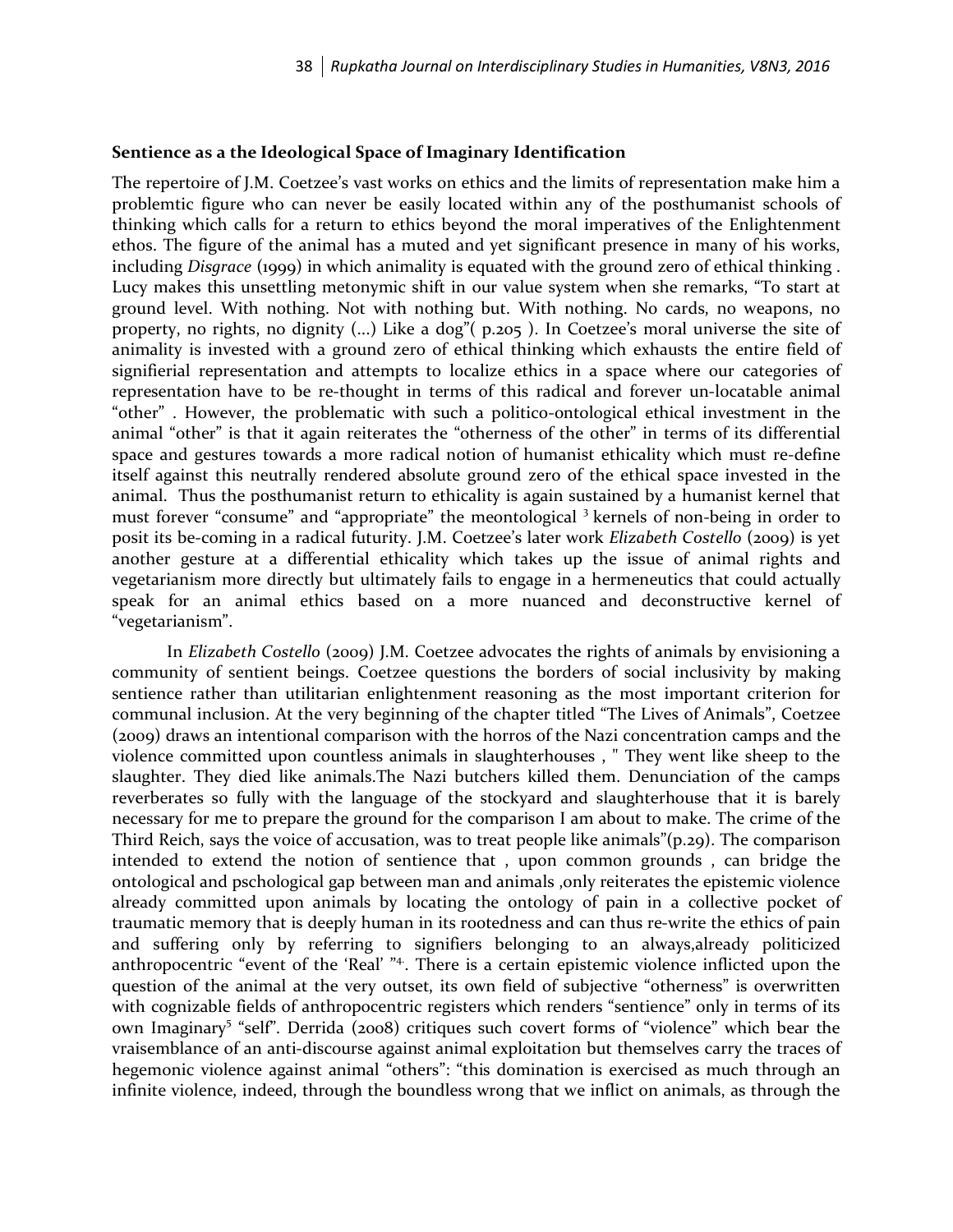# 39 Beyond the Humanist Ethics of Vegetarianism: The Carno-Phallogocentric Kernel of Animal Rights Discourses

forms of protest that at bottom share the axioms and founding concepts in whose name the violence is exercised, even when such forms of protest are channeled toward a Declaration of animal rights or an ecological or vegetarian culture"(p.89).

The apology for a fairer treatment towards animals as sentients is validated through a counter-intuitive critique against the faculty of rationality in man, which Coetzee argues, becomes the sovereign yardstick to otherize the beastiality of the beast. Citing a wide range of continental philosophers, he argues that "The universe is built upon reason. God is a God of reason. The fact that through the application of reason we can come to understand the rules by which the universe works proves that reason and the universe are of the same being. And the fact that animals, lacking reason, cannot understand the universe but have simply to follow its rules blindly, proves that, unlike man, they are part of it but not part of its being: that man is godlike, animals thinglike"( 2009, p.30). The counter-intuitive attack against rationality or the Cartesian cogitation which defines itself against the animal-machine is followed by a superseding counterstructure that valorizes intuitive sympathy to form the truce of a community of sentient beings among humans and their animal "others". Resorting to the quilting structure of the holocaust narratives, he says that "I return to the death camps (...)The horror is that the killers refused to think themselves into the place of their victims, as did everyone else (...)In other words, they closed their hearts. The heart is the seat of a faculty, sympathy that allows us to share at times the being of another. Sympathy has everything to do with the subject and little to do with the object, the 'another', as we see at once when we think of the object not as a bat ("Can I share the being of a bat?") but as another human being" (2009, p.35). The imaginary identification that Coetzee believes can supplant the ethical aporias inherent in the sovereign hermeneutic structure of rational cogitation is in itself a problematic and perhaps partakes in the very culture of "Carnophallogocentrism" that Derrida critiques as the inherent violence implicit in all humanist discourses that uphold "vegetarianism". Any imaginary idenitification with the "other" that presupposes a kernel of responsive agency is always , already conditioned by ideological matrices. In other words the Imaginary projection of the self onto the "other" is retroactively marked by the Symbolic registers of language and ideology. Slavoj Žižek in *The Sublime Object of Ideology* (1989) makes the crucial critical insight: "imaginary identification is always identification on behalf of a certain gaze in the Other . So, apropos of every imitation of a model-image, apropos of every 'playing a role', the question to ask is: for whom is the subject enacting this role? Which [ideological] gaze is considered when the subject identifies himself with a certain image" (p.117- 118). Thus, there is always a privileged Symbolic and ideological vantage point, a pre-conditioned gaze, from which any Imaginary identification with the "other" takes places. Coetzee's antirationalist advocacy of a certain trans-ideological imaginary identification with the "sentient" animal others , is thus rendered problematic as any such Imaginary identification is always, already an effect of the retroversion of the ideological gaze which in itself is deeply embedded in humanist structures of conditional empathy, agential self-affirmation and patronizing morality. Coetzee's discourse on vegetarianism therefore partakes in a more covert form of "consumption" and "appropriation" of the otherness of the animal "other" and denies itself the opening to a more radical alterity that would gesture towards a hospitality of "eating" that by acknowledging the very aporetic knot inherent in any physicalist / ontological discourse on absolute vegetarianism can truly aspire towards the messianic<sup>6</sup> (im)possibility in our ethical relation with animality. The only ethical act per se is that which takes into account this experience of aporia; it is the moment of aporetic undecidability that can only lead to the radical passage to pure ethicality by traversing the spectres of the totalizing contours that drive our anthropo-logocentric conceptualities of the radical animal "other". Derrida in *Limited Inc* (1988) speaks of the ethical knot in the undecidable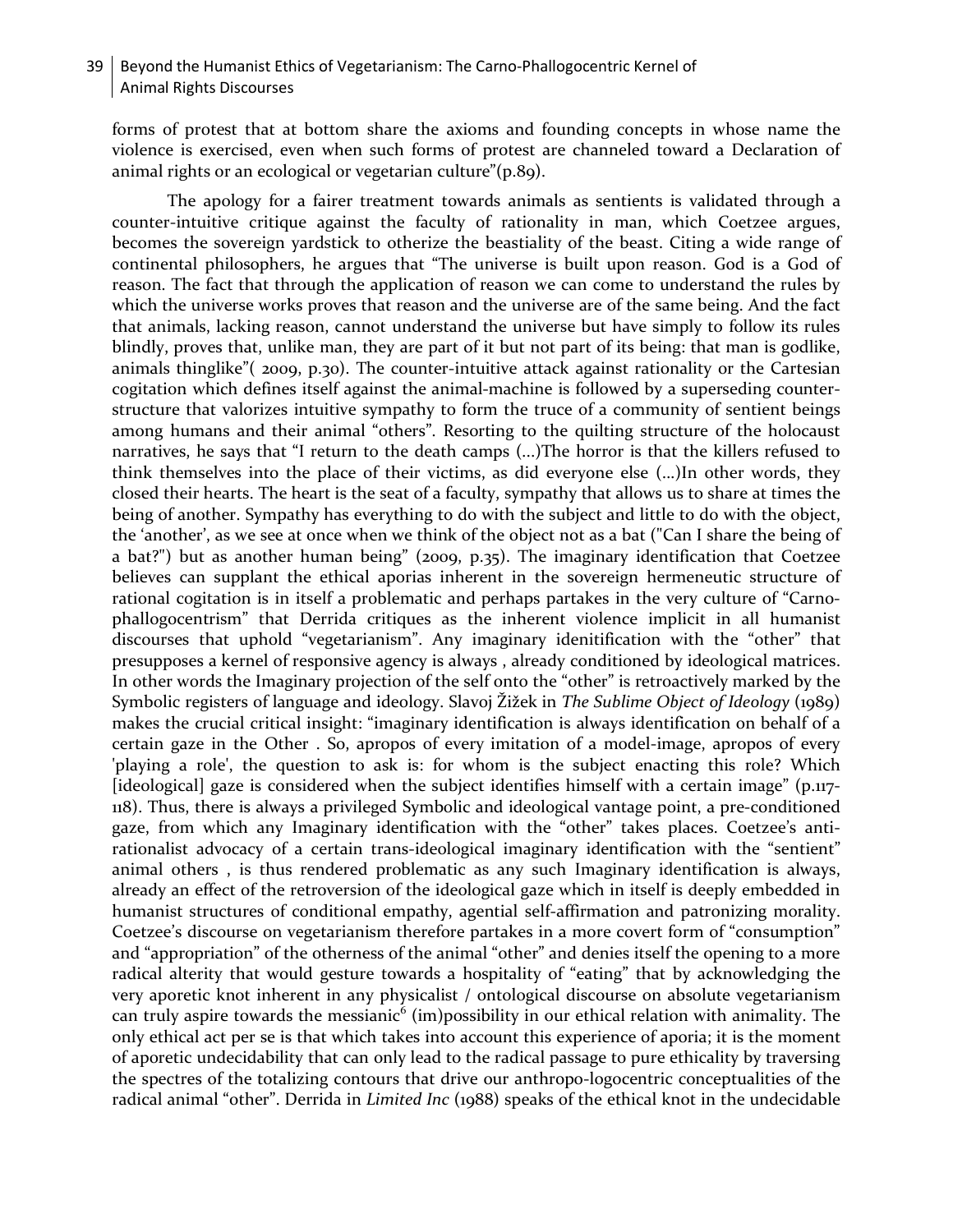thus, "this particular undecidable opens the field of decision or of decidability. It calls for decision in the order of ethical-political responsibility. It is even its necessary condition. A decision can only come into being in a space that exceeds the calculable program that would destroy all responsibility by transforming it into a programmable effect of determinate causes. There can be no moral or political responsibility without this trial and this passage by way of the undecidable" (p.116).

#### **Aporetic Undecidability and the Moment of (Im)Possible Ethics**

Simon Critchley in *The Ethics of Deconstruction* (2014) elaborates how the moment of aporetic undecidability is neither a negation of positivist agency nor a denial of the politics of the possible but a more affirmative gesture towards the messianic kernel of (im)possible ethical dimensions : "the ethical moment that motivates deconstruction is this Yes-saying to the unnameable, a moment or unconditional affirmation or a categorical imperative that is addressed to an alterity that can neither be excluded from nor included within logocentric conceptuality but rather which renders undecidable the limit of logocentrism" (p.41). The affirmative response to the call of the radical "other" outside the matrices of "carno-phallogocentrism" perhaps corresponds to the culture of ethical vegetarianism which even while indulging in acts of conditional consumption , retains an excretory ethical excess which disrupts the totalizing frameworks that appropriate the animal "other" as the "same" of its sovereign self. The excretory ethical excess that results from the fissures of the aporetic kernel of critical self-reflexivity, thus partakes in an economy of ethical consumption which, though complicit in the act of metonymic consumption, never fully appropriates the "otherness of the other" and instead metaleptically produces/ excretes a heteroglossic excess. Just as in Levinas, the "Saying" is the ethical excess which is induced in the constative registers of the Symbolic "Said" by constantly refering to the latter's limits of enunciation, an ethics of consumption too would forever refer to the liminal limits of any cultural forms of "carno-phallogocentrism" in order to disseminate that excretory excess of ethical heteroglossia. Coetzee's plea for dietary vegetarianism premised on the basis of a community of sentient beings where the lives of animals should be imaginarily identified with the lives of fellow beings , is thus limited by its own inability to thematize beyond a certain constrictive and parochial notion of consumption, appropriation and excretion. Moreover it covertly serves as an ideological smokescreen for the epistemic violences committed upon the animal "others" in the form of rights discourses and politico-legal technicities aimed at addressing cruelties against animals, which are deeply indebted to proto-humanist Enlightenment discursive models.

The very modes of our subjective being are always,already founded on a site of sacrificial appropriation of the "other" and therefore traversing this ethical impasse would lie not in the formulation of a transcendental subject<sup>7</sup> but rather in knowing how to eat well and be nourished by "difference" :"The ethical question revolves, then, around the question of how to eat well, about the most proper, respectful and giving way of eating, speaking, interiorizing the other in general. Finally, since every culture establishes its own legal and illegal sacrifices, there are 'several infinitely different modes of the conception-appropiation-assimilation of the other': If the limit between the living and the nonliving now seems to be as unsure, at least as an oppositional limit, as that between 'man' and 'animal', and if, in the (symbolic or real) experience of the 'eatspeak-interiorize', the ethical frontier no longer rigorously passes between the 'Thou Shalt not kill' (man, thy neighbor) and the 'Thou Shalt not put to death the living in general', but rather between several infinitely different modes of the conception-appropiation-assimilation of the other, then, as concerns the 'Good' [Bien] of every morality, the question will come back to